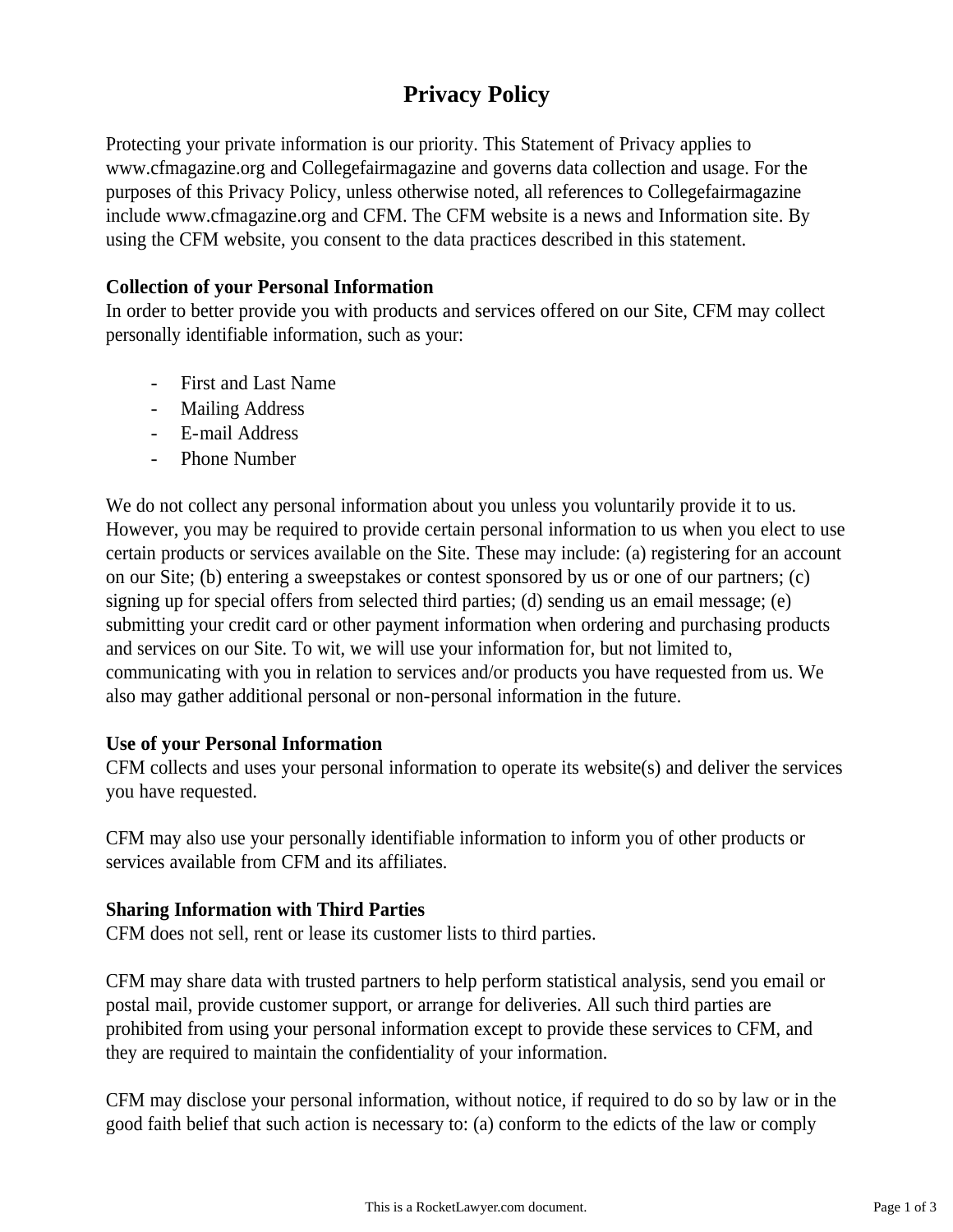with legal process served on CFM or the site; (b) protect and defend the rights or property of CFM; and/or (c) act under exigent circumstances to protect the personal safety of users of CFM, or the public.

## **Automatically Collected Information**

Information about your computer hardware and software may be automatically collected by CFM. This information can include: your IP address, browser type, domain names, access times and referring website addresses. This information is used for the operation of the service, to maintain quality of the service, and to provide general statistics regarding use of the CFM website.

# **Links**

This website contains links to other sites. Please be aware that we are not responsible for the content or privacy practices of such other sites. We encourage our users to be aware when they leave our site and to read the privacy statements of any other site that collects personally identifiable information.

# **Security of your Personal Information**

CFM secures your personal information from unauthorized access, use, or disclosure. CFM uses the following methods for this purpose:

- SSL Protocol

When personal information (such as a credit card number) is transmitted to other websites, it is protected through the use of encryption, such as the Secure Sockets Layer (SSL) protocol.

We strive to take appropriate security measures to protect against unauthorized access to or alteration of your personal information. Unfortunately, no data transmission over the Internet or any wireless network can be guaranteed to be 100% secure. As a result, while we strive to protect your personal information, you acknowledge that: (a) there are security and privacy limitations inherent to the Internet which are beyond our control; and (b) security, integrity, and privacy of any and all information and data exchanged between you and us through this Site cannot be guaranteed.

# **Children Under Thirteen**

CFM does not knowingly collect personally identifiable information from children under the age of thirteen. If you are under the age of thirteen, you must ask your parent or guardian for permission to use this website.

## **E-mail Communications**

From time to time, CFM may contact you via email for the purpose of providing announcements, promotional offers, alerts, confirmations, surveys, and/or other general communication.

If you would like to stop receiving marketing or promotional communications via email from CFM, you may opt out of such communications by clicking on the unsubscribe button.